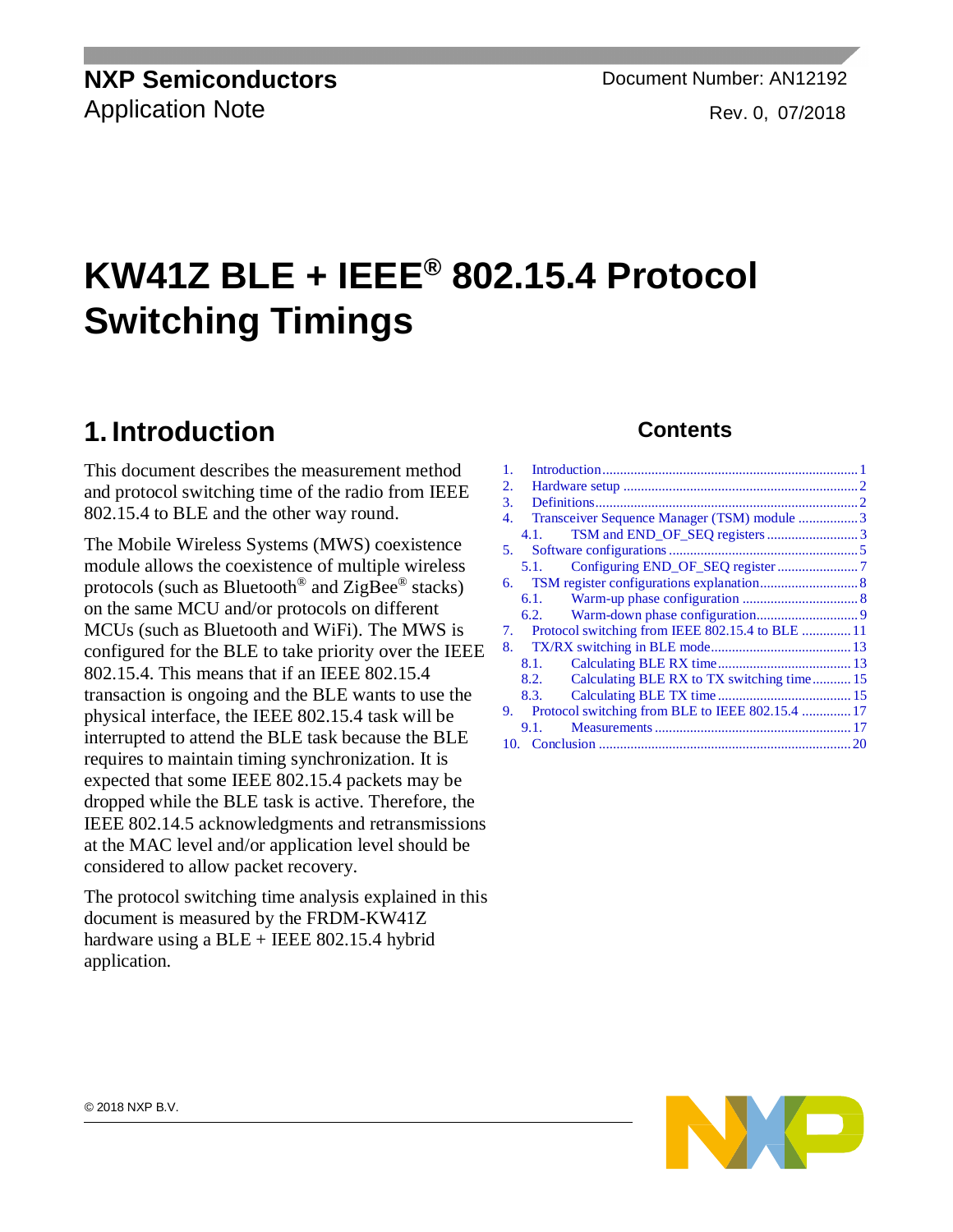## <span id="page-1-0"></span>**2. Hardware setup**

The tests described in this document use the FRDM-KW41Z evaluation board. The ports monitored by the oscilloscope are:

- Channel 1:  $J4[4] \rightarrow GPIO$  protocol switch.
- Channel 2:  $J2[10] \rightarrow TX$  Switch.
- Channel 3: J2[9]  $\rightarrow$  RX\_Switch.



**Figure 1. Protocol switching time**

The BLE TX and RX timings are variable depending on the payload of the packet and they are not included in the graphic. It takes the BLE  $1 \mu s$  to send  $1 \mu s$  of data. The shortest BLE packet is 80 bits long and the longest packet is 2,120 bits long.

## <span id="page-1-1"></span>**3. Definitions**

Here are the definitions used in this document.

- **802.15.4 RX:** The IEEE 802.15.4 protocol acquires the radio, completes the RX warm-up phase, and is in the ON phase.
- **TSM:** Transceiver Sequence Manager.

**TX/RX warm-down:** The radio to transition from the TX/RX ON (active) phase to the IDLE state. It can be calculated as:

- **—** TX/RX warmdown time = END\_OF\_TX/RX\_WD END\_OF\_TX/RX\_WU
- **Protocol halt (802.15.4/BLE):** The transition from the radio in the IDLE state to the startup of the next protocol. It finishes when the radio starts the switching protocol.
- **XCVR switching:** The time needed for the OS to release the radio from one protocol, move to the IDLE state, and acquire the radio by some other protocol. It also includes the OS context switching.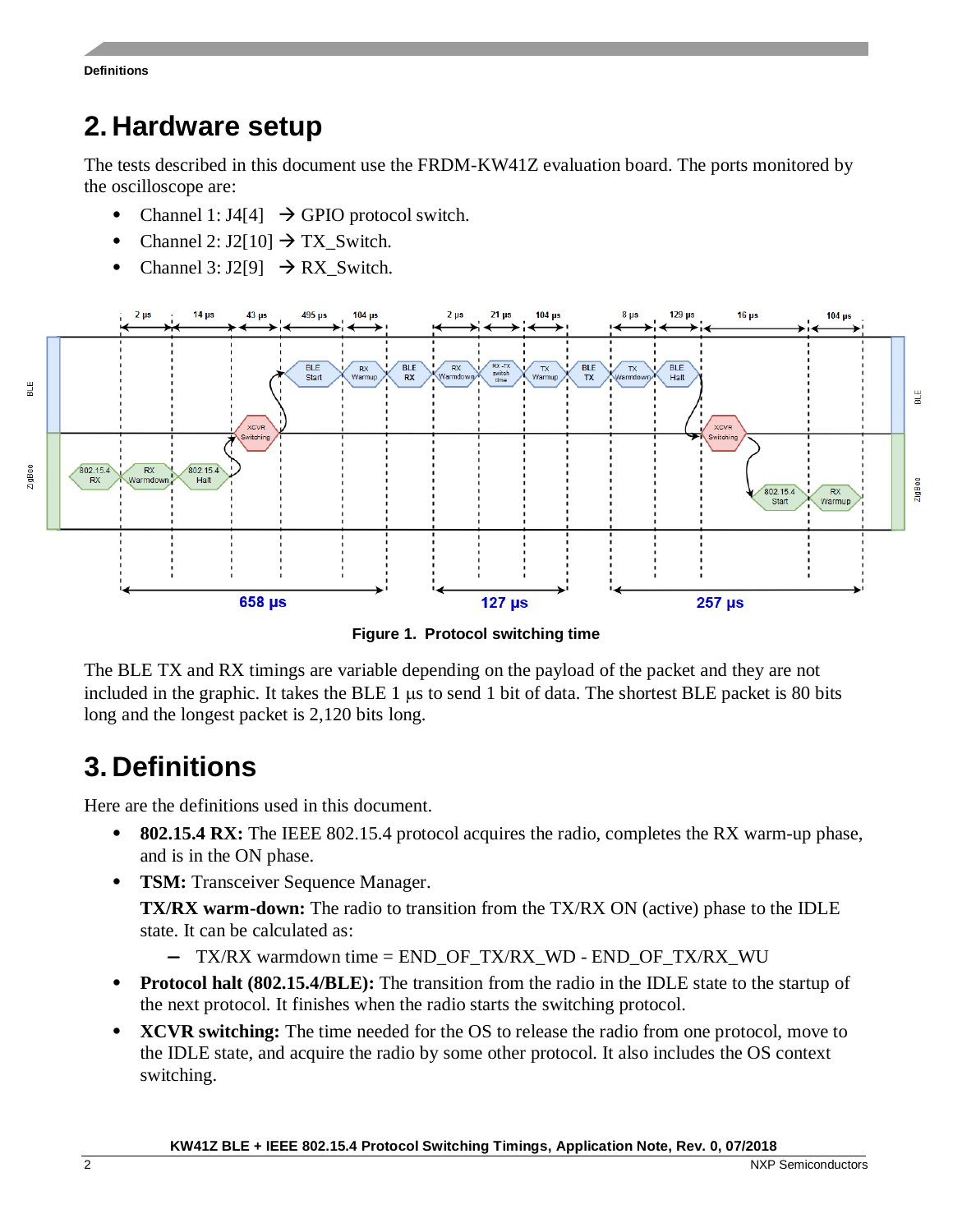- **BLE start:** The time needed for the radio to reach the start of the warm-up phase of any sequence (TX/RX depending on the scenario) after the radio is acquired by the BLE. This stage is the BLE preprocessing time before the radio activity.
- **TX/RX warm-up:** The radio transitions from the IDLE state, completes the warm-up phase, and switches to the TX/RX ON phase.
- **BLE TX:** The BLE protocol acquires the radio, completes the TX warm-up phase, and is in the ON phase.
- **802.15.4 start:** After the radio is acquired by the IEEE 802.15.4 stack, the time needed by the IEEE 802.15.4 to reach the start of the warm-up phase of any sequence (TX/RX, depending on the scenario). This stage is the preprocessing time before the radio activity.

## <span id="page-2-0"></span>**4. Transceiver Sequence Manager (TSM) module**

The TSM module supports one TX and one RX sequence. Each sequence consists of three phases:

- Warm-up phase.
- ON phase.
- Warm-down phase.

The central element of the TSM is an 8-bit counter. The counter is held at zero during the idle state. Any sequence can be launched from the idle state by an initiating event. During an initiating event, the TSM counter counts from zero to a programmed stop point during the warm-up phase, determined by the END OF TX WU or END OF RX WU registers, depending on whether the sequence is TX or RX. At the end of the warm-up stop point, the TSM counter holds its count and the TSM sequence enters the ON phase. The TSM counter remains in the ON phase and holds its count until the initiating event de-asserts or an abort occurs. When either of these conditions occurs during the ON phase, the TSM counts from the point it held during the ON phase and the sequence enters the warm-down phase. The counter continues counting until a programmed stop point is reached. This stop point is determined by the END\_OF\_TX\_WD or END\_OF\_RX\_WD registers, depending on whether the sequence is TX or RX. After this point is reached, the sequence returns to the IDLE state and the TSM counter returns to zero. The four 8-bit registers that control the duration of the warm-up phase (END\_OF\_TX\_WU [7:0] and END\_OF\_RX\_WU[7:0]) and the duration of the warm-down phase (END\_OF\_TX\_WD[7:0] and END\_OF\_RX\_WD[7:0]) reside in the END\_OF\_SEQ register.

## <span id="page-2-1"></span>**4.1. TSM and END\_OF\_SEQ registers**

All TSM-controlled outputs are active-high. During the warm-up and warm-down phases of any sequence, any TSM-controlled output can be programmed to assert once and then de-assert once by programming the timing registers associated with the output. Each output has four 8-bit timing registers associated with it.

The case described in this document uses the TSM-controlled output as GPIO2\_TRIG\_EN and GPIO3\_TRIG\_EN which can be asserted and de-asserted using these TSM registers: GPIO2\_TRIG\_E N\_RX\_LO, GPIO2\_TRIG\_E N\_RX\_HI, GPIO2\_TRIG\_E N\_TX\_LO, GPIO2\_TRIG\_E N\_TX\_HI, GPIO3\_TRIG\_E N\_RX\_LO, GPIO3\_TRIG\_E N\_RX\_HI, GPIO3\_TRIG\_E N\_TX\_LO, and GPIO3\_TRIG\_E N\_TX\_HI. It is programmed using the TSM\_TIMING49 (TIMING49) and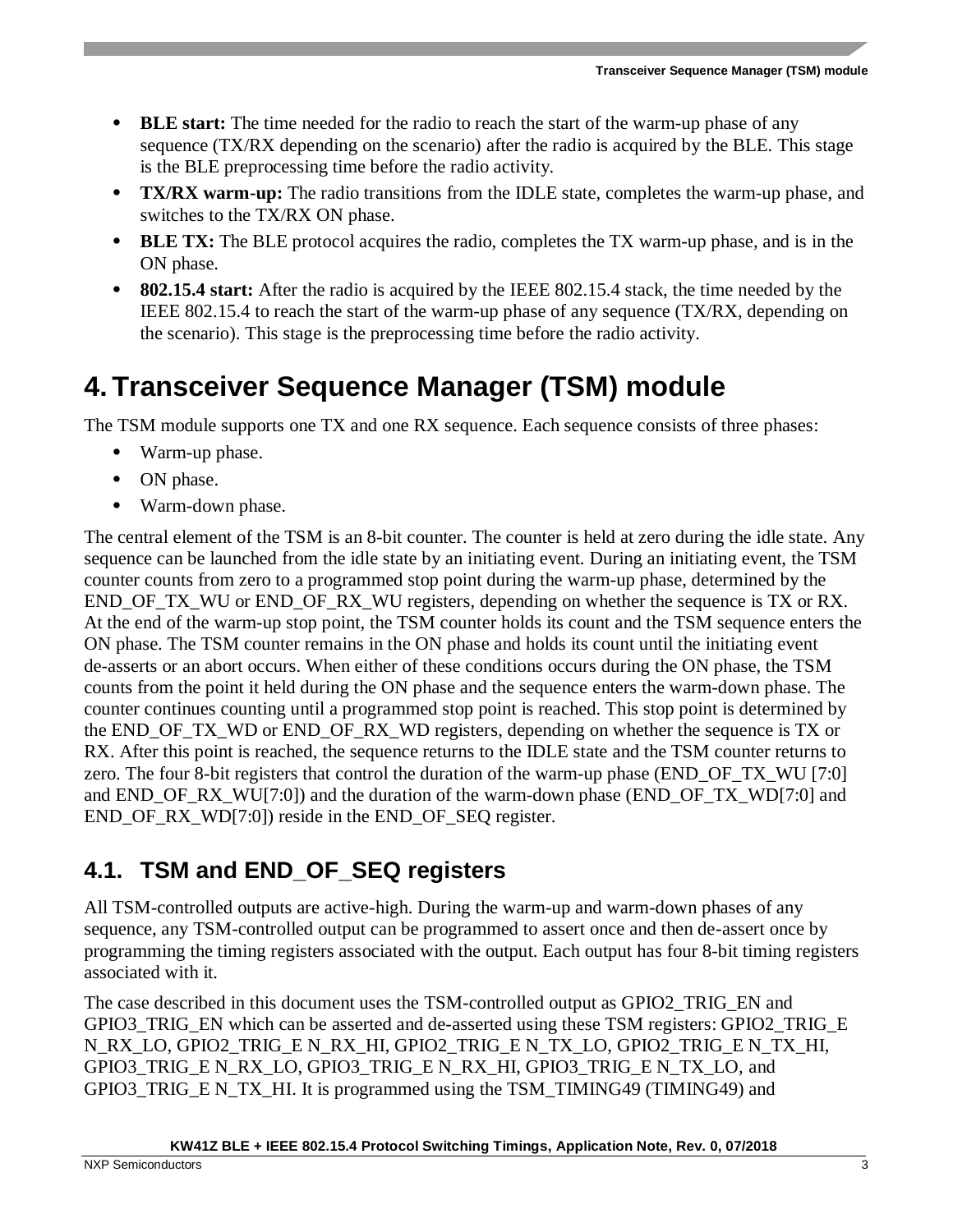TSM\_TIMING50 (TIMING50), respectively. The register details of the timing registers are described in Section [5,](#page-4-0) ["Software configurations"](#page-4-0).

#### <span id="page-3-0"></span>**4.1.1. TX sequence generation**

During the warm-up phase of a TX sequence, when the 8-bit TSM counter increments and the TSM counter equals or exceeds the programmed value of OUTPUTNAME\_TX\_HI[7:0] but is less than the programmed value of OUTPUTNAME\_TX\_LO[7:0], the corresponding TSM output will transition high.

During the warm-up or warm-down phase of a TX sequence, when the TSM counter equals or exceeds the programmed value of OUTPUTNAME\_TX\_LO[7:0], the TSM output will transition low.

If the programmed value of OUTPUTNAME\_TX\_HI[7:0] is greater than the length of a TX sequence (set by register END OF TX WD[7:0]), then that signal will never transition high during a TX sequence. A convenient way to make sure that a signal does not assert during a TX sequence is to set its OUTPUTNAME\_TX\_HI[7:0]=255.

### <span id="page-3-1"></span>**4.1.2. RX sequence generation**

During the warm-up phase of an RX sequence, when the 8-bit TSM counter increments and the TSM counter equals or exceeds the programmed value of OUTPUTNAME\_RX\_HI[7:0] but is less than the programmed value of OUTPUTNAME\_RX\_LO[7:0], the corresponding TSM output will transition high.

During the warm-up or warm-down phase of an RX sequence, when the TSM counter equals or exceeds the programmed value of OUTPUTNAME\_RX\_LO[7:0], the TSM output will transition low.

If the programmed value of OUTPUTNAME\_RX\_HI[7:0] is greater than the length of an RX sequence (set by register END OF RX WD[7:0]), the signal will never transition high during an RX sequence. A convenient way to make sure a signal does not assert during an RX sequence is to set its OUTPUTNAME\_RX\_HI[7:0]=255.

#### **NOTE**

The OUTPUTNAME in the case described in this document is GPIO2\_TRIG\_EN and GPIO3\_TRIG\_EN.

For more details about the function of the TSM module, see the *MKW41Z/31Z/21Z Reference Manual* (document [MKW41Z512RM\)](http://www.nxp.com/doc/MKW41Z512RM), section 45.5.2.1.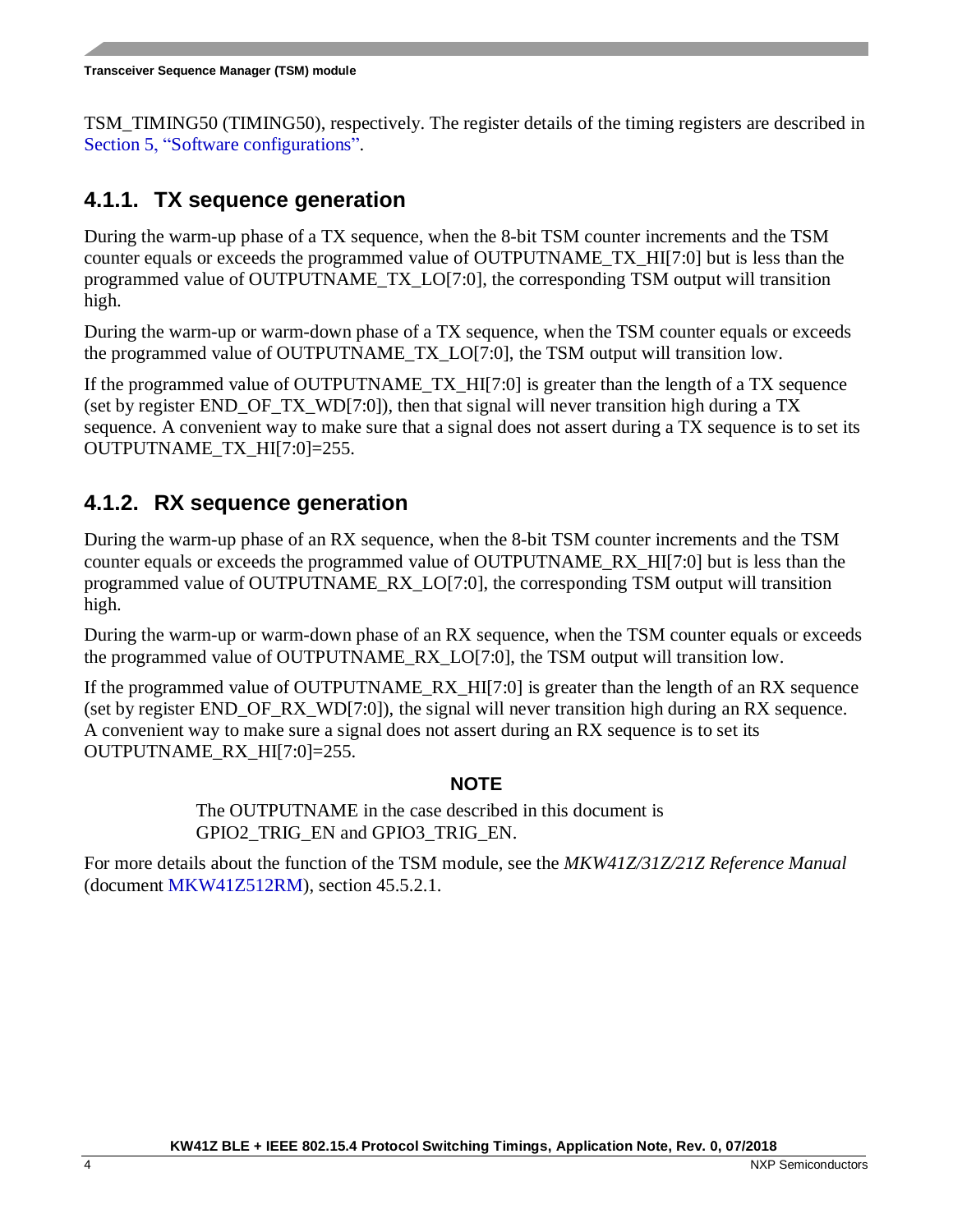

**TSM BLOCK DIAGRAM** 

**Figure 2. TSM block diagram**

## <span id="page-4-0"></span>**5.Software configurations**

These ports are configured for external monitoring:

- PTB3: Protocol switching pin.
- PTC2: TX\_Switch.
- PTC3: RX\_Switch.

The protocol switching pin is configured to assert high/low when the transceiver switches between BLE and IEEE 802.15.4, respectively. In the hybrid application, this can be done at the MWS layer. This code snippet determines the active protocol inside the *MWS.c* file:

```
mwsStatus_t MWS_Acquire (mwsProtocols_t protocol, uint8_t force)
{
…
   if (mActiveProtocol == gMWS 802 15 4 c)
    {
        GpioClearPinOutput(&protocol_active);
    }else if (mActiveProtocol == gMWS_BLE_c)
    {
        GpioSetPinOutput(&protocol_active);
 }
}
```
#### **NOTE**

It is not always necessary to use the PTB3 as a protocol switching pin. You can configure any other GPIO as a protocol switching pin.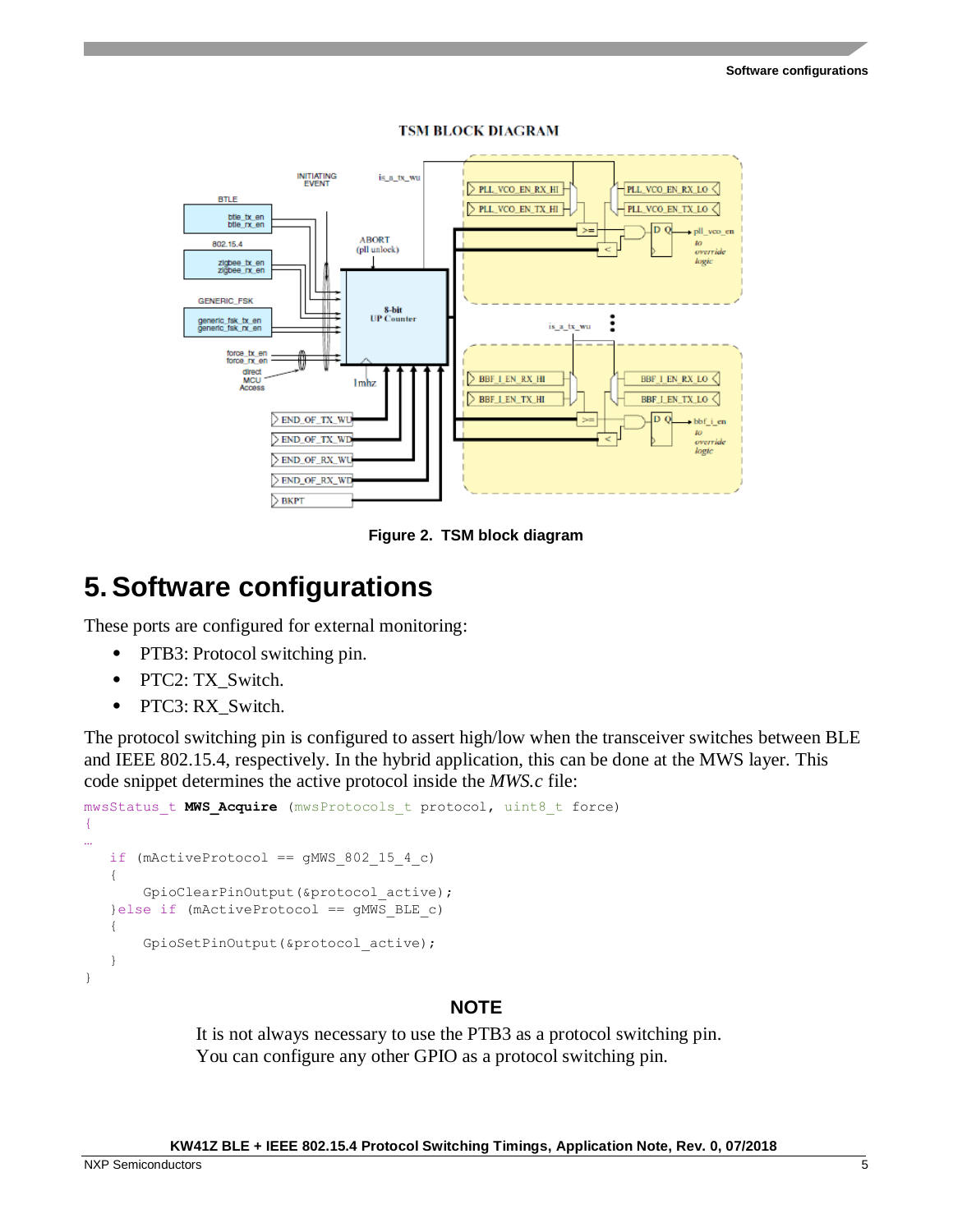The GPIO TX\_Switch and RX\_Switch can be configured as TX/RX warm-up/warm-down to calculate the switching time. The register configurations for each phase of switching are described in these sections:

- Section [7,](#page-10-0) "Protocol [switching from IEEE 802.15.4](#page-10-0) to BLE".
- Section [8,](#page-12-0) ["TX/RX switching](#page-12-0) in BLE mode".
- Section [9,](#page-16-0) "Protocol switching [from BLE to IEEE 802.15.4"](#page-16-0).

The GPIO TX Switch and RX Switch are controlled by the gpio2 trig en and gpio3 trig en signals, which are the output of the TSM module. It can be configured to assert high and low using these TSM registers:

| Field     | <b>Function</b>                                                                                                                                                         |
|-----------|-------------------------------------------------------------------------------------------------------------------------------------------------------------------------|
| $31 - 24$ | De-assertion time setting for GPIO2 TRIG EN (RX)                                                                                                                        |
| N RX LO   | GPIO2 TRIG E This field sets the point during a TSM RX sequence (the tsm count[7:0] value) at which the<br>GPIO2 TRIG EN signal or group will transition from HI to LO. |
| 23-16     | Assertion time setting for GPIO2 TRIG EN (RX)                                                                                                                           |
| N RX HI   | GPIO2 TRIG E This field sets the point during a TSM RX sequence (the tsm count[7:0] value) at which the<br>GPIO2 TRIG EN signal or group will transition from LO to HI. |
| $15-8$    | De-assertion time setting for GPIO2 TRIG EN (TX)                                                                                                                        |
| N TX LO   | GPIO2 TRIG E This field sets the point during a TSM TX sequence (the tsm count[7:0] value) at which the<br>GPIO2 TRIG EN signal or group will transition from HI to LO. |
| $7-0$     | Assertion time setting for GPIO2 TRIG EN (TX)                                                                                                                           |
| N TX HI   | GPIO2 TRIG E This field sets the point during a TSM TX sequence (the tsm count[7:0] value) at which the<br>GPIO2 TRIG EN signal or group will transition from LO to HI. |

**Table 1. XCVR\_TSM->TIMING49**

#### **Table 2. XCVR\_TSM->TIMING50**

| Field                   | <b>Function</b>                                                                                                                                                          |
|-------------------------|--------------------------------------------------------------------------------------------------------------------------------------------------------------------------|
| $31 - 24$               | De-assertion time setting for GPIO3 TRIG EN (RX)                                                                                                                         |
| GPIO3 TRIG E<br>N RX LO | This field sets the point during a TSM RX sequence (the tsm count [7:0] value) at which the<br>GPIO3 TRIG EN signal or group will transition from HI to LO.              |
| 23-16                   | Assertion time setting for GPIO3 TRIG EN (RX)                                                                                                                            |
| N RX HI                 | GPIO3 TRIG E This field sets the point during a TSM RX sequence (the tsm count[7:0] value) at which the<br>GPIO3 TRIG EN signal or group will transition from LO to HI.  |
| 15-8                    | De-assertion time setting for GPIO3 TRIG EN (TX)                                                                                                                         |
| N TX LO                 | GPIO3 TRIG E This field sets the point during a TSM TX sequence (the tsm count[7:0] value) at which the<br>GPIO3 TRIG EN signal or group will transition from HI to LO.  |
| $7-0$                   | Assertion time setting for GPIO3 TRIG EN (TX)                                                                                                                            |
| N TX HI                 | GPIO3 TRIG E This field sets the point during a TSM TX sequence (the tsm count [7:0] value) at which the<br>GPIO3 TRIG EN signal or group will transition from LO to HI. |

For more details about the TSM timing registers, see the *MKW41Z/31Z/21Z Reference Manual* (document [MKW41Z512RM\)](http://www.nxp.com/doc/MKW41Z512RM), section 45.2.2.4.1.

By default, the TSM END OF SEQUENCE (END\_OF\_SEQ) register is configured with these values during the hybrid application initialization:

- $END_OF_RX_WD = 0x69$ .
- $END\_OF_RX_WW = 0x68$ .
- END\_OF\_TX\_WD =  $0x6F$ .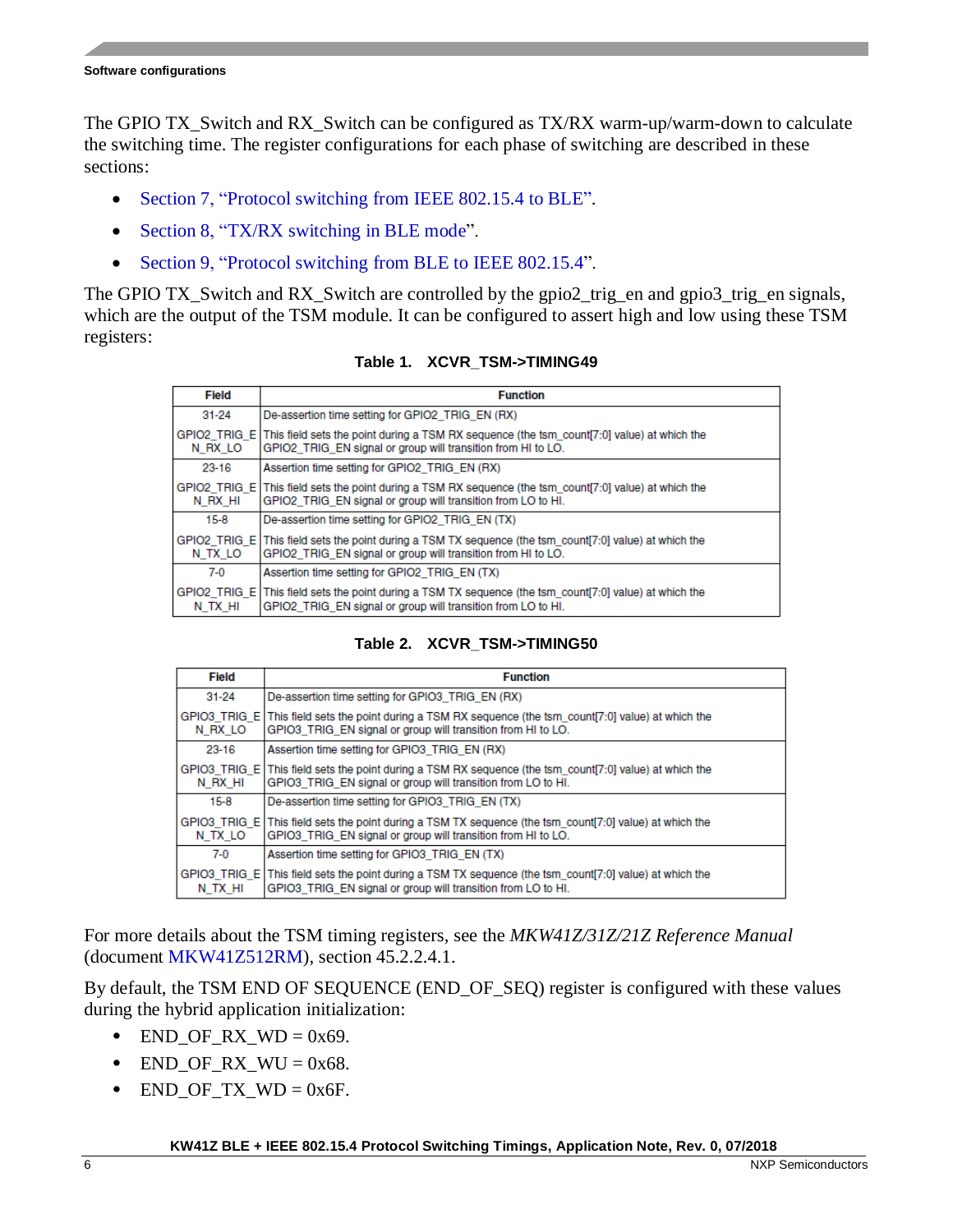• END OF TX WU =  $0x67$ .

For more details about the END\_OF\_SEQ register, see the *MKW41Z/31Z/21Z Reference Manual* (document [MKW41Z512RM\)](http://www.nxp.com/doc/MKW41Z512RM), section 45.2.2.4.3.1.

## <span id="page-6-0"></span>**5.1. Configuring END\_OF\_SEQ register**

To calculate the switching time, change the value of END\_OF\_RX\_WD in the code as follows:

fsl\_xcvr.h #define END OF RX WD (END OF RX WU + 2)

For more details about the generation of waveforms using the TSM register configurations and the END\_OF\_SEQ registers, see Section [4.1,](#page-2-1) ["TSM and END\\_OF\\_SEQ registers"](#page-2-1).

[Figure 3](#page-6-1) describes the above change:



**Figure 3. Generating RX warm-down waveform**

<span id="page-6-1"></span>To generate the RX warm-down waveform using the TSM register configurations on the RX\_SWITCH GPIO, configure GPIO3\_TRIG\_EN\_RX\_HI = END\_OF\_RX\_WU +1 and GPIO3\_TRIG\_EN\_RX\_LO  $=$  END\_OF\_RX\_WD as the counter starts incrementing again from the END\_OF\_RX\_WU value at the start of the warm-down phase and increments up to END\_OF\_RX\_WD. As per the original values of the END\_OF\_SEQ registers, END\_OF\_RX\_WD = END\_OF\_RX\_WU +1. To generate the RX warm-down, configure the following:

 $GPIO3_TRIO_EN_RX_HI = END_OF_RX_WU +1 = END_OF_RX_WD$ .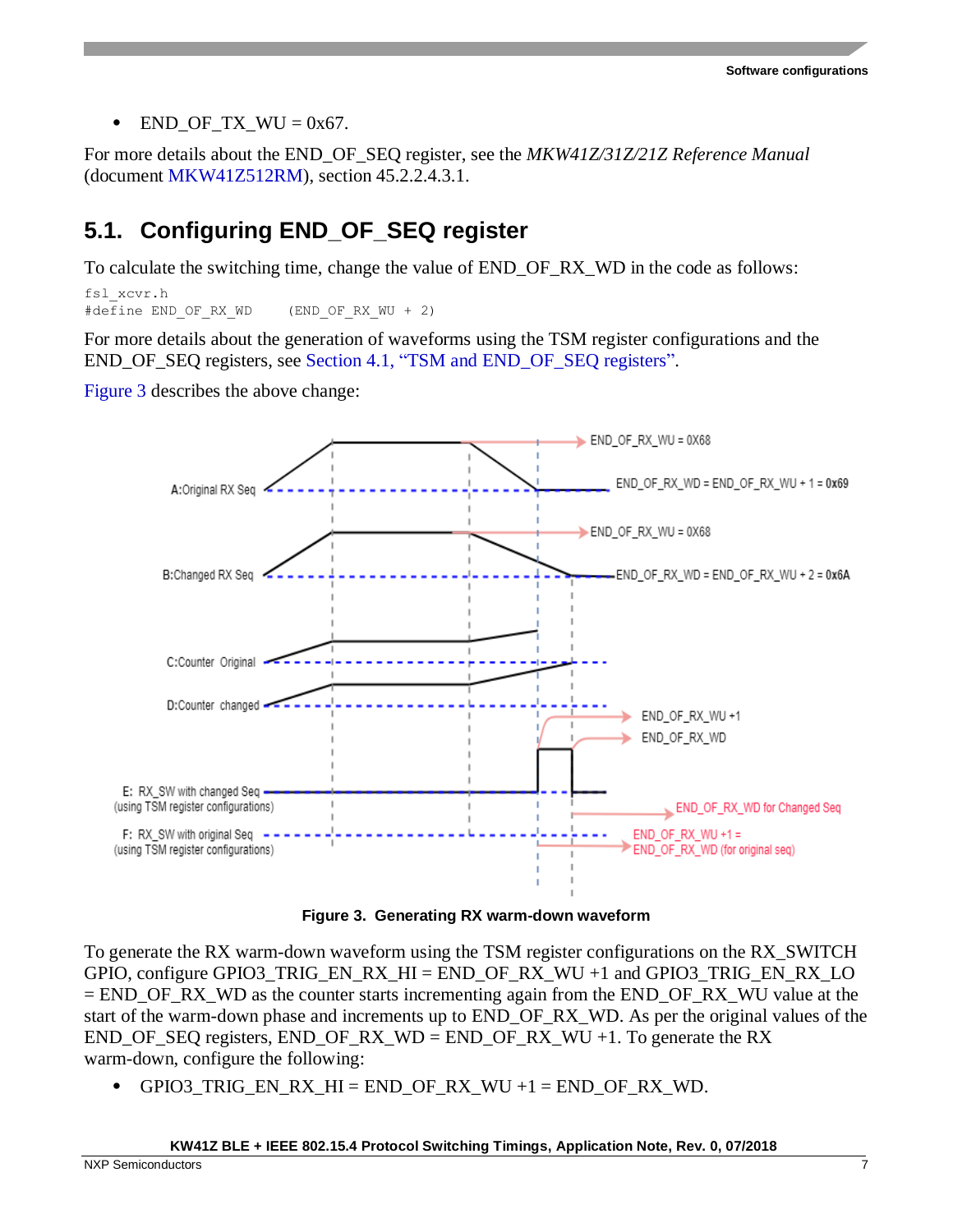• GPIO3 TRIG EN RX LO = END OF RX WD.

See the "F" waveform in [Figure 3.](#page-6-1)

The RX switch output transits high at the GPIO3\_TRIG\_EN\_RX\_HI value and low at GPIO3\_TRIG\_EN\_RX\_LO. GPIO3\_TRIG\_EN\_RX\_HI = GPIO3\_TRIG\_EN\_RX\_LO, so it cannot generate the RX warm-down waveform.

To generate the RX warm-down waveform, GPIO3\_TRIG\_EN\_RX\_LO - GPIO3\_TRIG\_EN\_RX\_HI = 2. To achieve this condition, modify the END\_OF\_SEQ register value END\_OF\_RX\_WD = END OF RX WU + 2. (see the "B" and "E" waveforms in [Figure 3\)](#page-6-1).

The updated values of the END\_OF\_SEQ registers are:

- END OF RX  $WD = 0x6A$ .
- END OF RX WU =  $0x68$ .
- END OF TX  $WD = 0x6F$ .
- $END\_OF_TX_WW = 0x67$ .

## <span id="page-7-0"></span>**6. TSM register configurations explanation**

The calculation of the switching time requires the generation of these waveforms:

- 1. Protocol switching.
- 2. TX warm-up/warm-down.
- 3. RX warm-up/warm-down.

The generation of the protocol switching waveforms is described in Section [5,](#page-4-0) ["Software](#page-4-0)  [configurations"](#page-4-0). The TX/RX warm-up/warm-down time is configured in these registers:

- END\_OF\_RX\_WD, END\_OF\_RX\_WU, END\_OF\_TX\_WD, and END\_OF\_TX\_WU.
- On FRDM-KW41Z, there is no GPIO that directly gives the output of any of the above-mentioned registers. To replicate the output of the above-mentioned registers as a waveform, the TSM registers (TIMING49 and TIMING50) that give the output at the GPIO (TX\_SWITCH and RX\_SWITCH) are used. The configuration of the TSM registers is done using the values of the TX/RX warm-up/warm-down.

The waveform generation at the GPIO (as per the configuration of the TSM register) is described in detail in Section [4.1,](#page-2-1) ["TSM and END\\_OF\\_SEQ registers"](#page-2-1).

## <span id="page-7-1"></span>**6.1. Warm-up phase configuration**

To generate the TX warm-up waveform at gpio2\_trig\_en (which can be seen at the TX\_Switch GPIO), the waveform must transit high at the start of the TX warm-up, remain in the high state, and transit low at the end of the TX warm-up phase. The width of the waveform in a high state shall give you the value of the TX warm-up time.

• TX warm-up time  $=$  END OF TX WU.

As described in Section [4.1.1,](#page-3-0) ["TX sequence generation"](#page-3-0), program the GPIO2\_TRIG\_EN\_TX\_HI = 1 so that the waveform generated at TX\_Switch transits high when the TSM counter equals 1 (which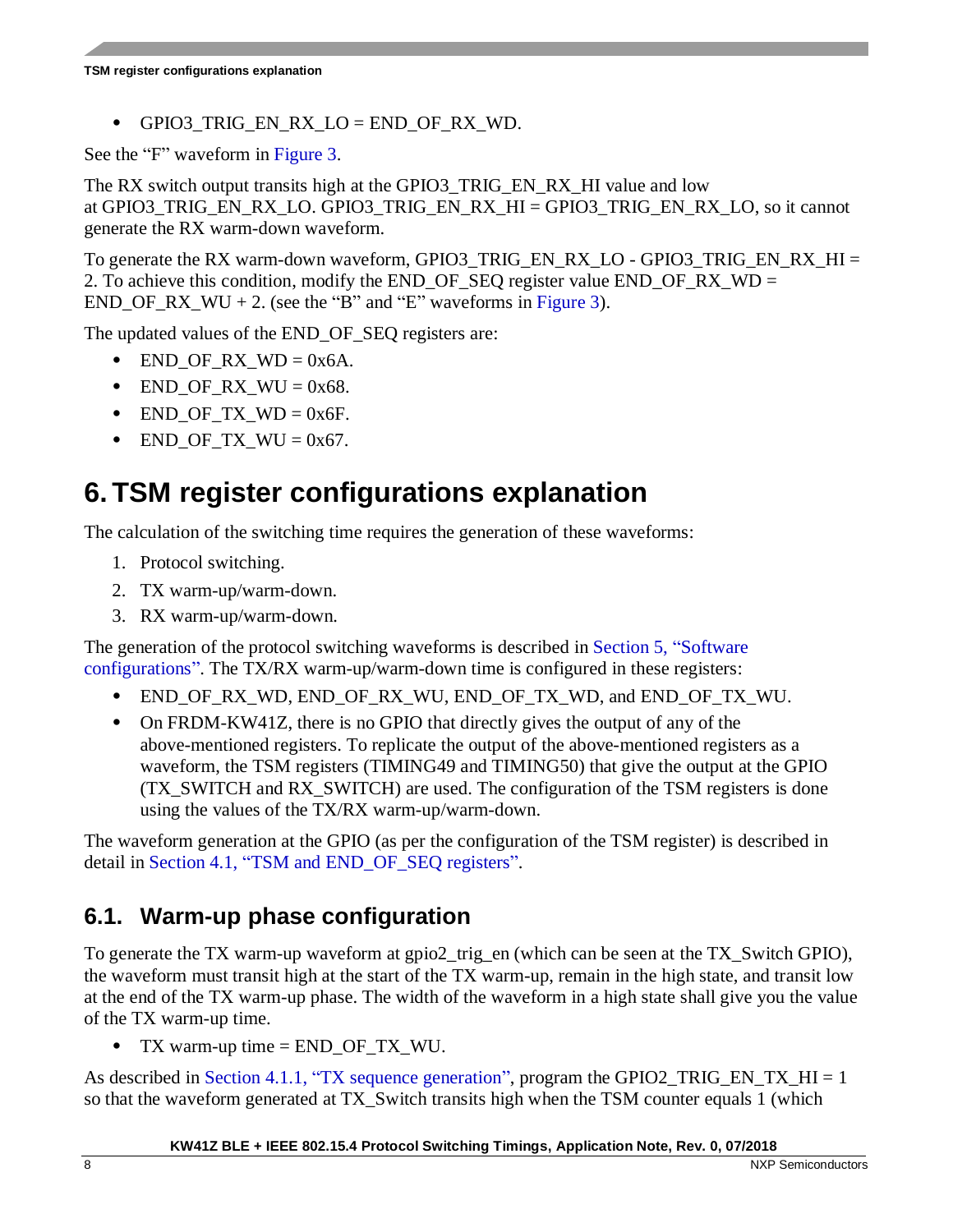indicates the initiating event) and low when the TSM counter reaches GPIO2 TRIG EN TX LO (which is programmed with the value in END\_OF\_TX\_WU).

The waveform for the TX sequence is generated so that registers GPIO2 TRIG EN RX. HI and GPIO2\_TRIG\_EN\_RX\_LO are programmed with 255, as described in Section [4.1.2,](#page-3-1) ["RX sequence](#page-3-1)  [generation"](#page-3-1). This results in the values mentioned in Section [6.1.1,](#page-8-1) ["Register configuration for TX warm](#page-8-1)[up phase"](#page-8-1) for the TSM register.

The same logic applies to the RX warm-up phase, but, for the RX sequence waveform, configure the values of GPIO3\_TRIG\_EN\_RX\_HI = 1, GPIO3\_TRIG\_EN\_RX\_LO = END\_OF\_RX\_WU, GPIO3\_TRIG\_EN\_TX\_HI, and GPIO3\_TRIG\_EN\_TX\_LO as 255, which results in the values for the TSM register mentioned in Section [6.1.2,](#page-8-2) ["Register configuration for RX warm-up phase"](#page-8-2). The output waveform for this is at the RX Switch GPIO.

#### <span id="page-8-1"></span>**6.1.1. Register configuration for TX warm-up phase**

At an initiating event, the TSM counter starts incrementing and counts up to the END\_OF\_TXWU value. The TSM output gpio3\_trig\_en asserts high at the GPIO3\_TRIG\_EN\_TX\_HI point and de-asserts at the GPIO3 TRIG EN TX LO value to assert the RX switch output (controlled by the TSM timing register 50) high at the start of the TX warm-up phase and de-assert low at end of the TX warm-up phase:

- GPIO2 TRIG EN TX  $HI = 1$ .
- GPIO2\_TRIG\_EN\_TX\_LO = END\_OF\_TXWU.

This leads to the following value to be configured in the TSM timing register 49:

• XCVR TSM->TIMING49 =  $0x$ FFFF6701.

### <span id="page-8-2"></span>**6.1.2. Register configuration for RX warm-up phase**

At an initiating event, the TSM counter starts incrementing and counts to the END OF RXWU value. The TSM output\_gpio2\_trig\_en asserts high at the GPIO2\_TRIG\_EN\_RX\_HI point and de-asserts low at GPIO2\_TRIG\_EN\_RX\_LO to assert the TX switch output (controlled by the TSM timing register 49) at the start of the RX warm-up phase and de-assert at the end of the RX warm-up phase.

- GPIO2\_TRIG\_EN\_RX\_HI = 1.
- GPIO2 TRIG EN RX  $LO = END$  OF RXWU.

This leads to the following value to be configured in the TSM timing register 49:

•  $XCVR_TSM \rightarrow TIMING49 = 0x6801$  FFFF.

## <span id="page-8-0"></span>**6.2. Warm-down phase configuration**

To generate the TX warm-down waveform at gpio2\_trig\_en (which can be seen at the TX\_Switch GPIO), the waveform must transit high at the start of the TX warm-down, remain in the high state, and transit low at the end of the TX warm-down phase. The width of the waveform in the high state shall give the value of the TX warm-down time.

• TX warm-down time = END\_OF\_TX\_WD - END\_OF\_TX\_WU.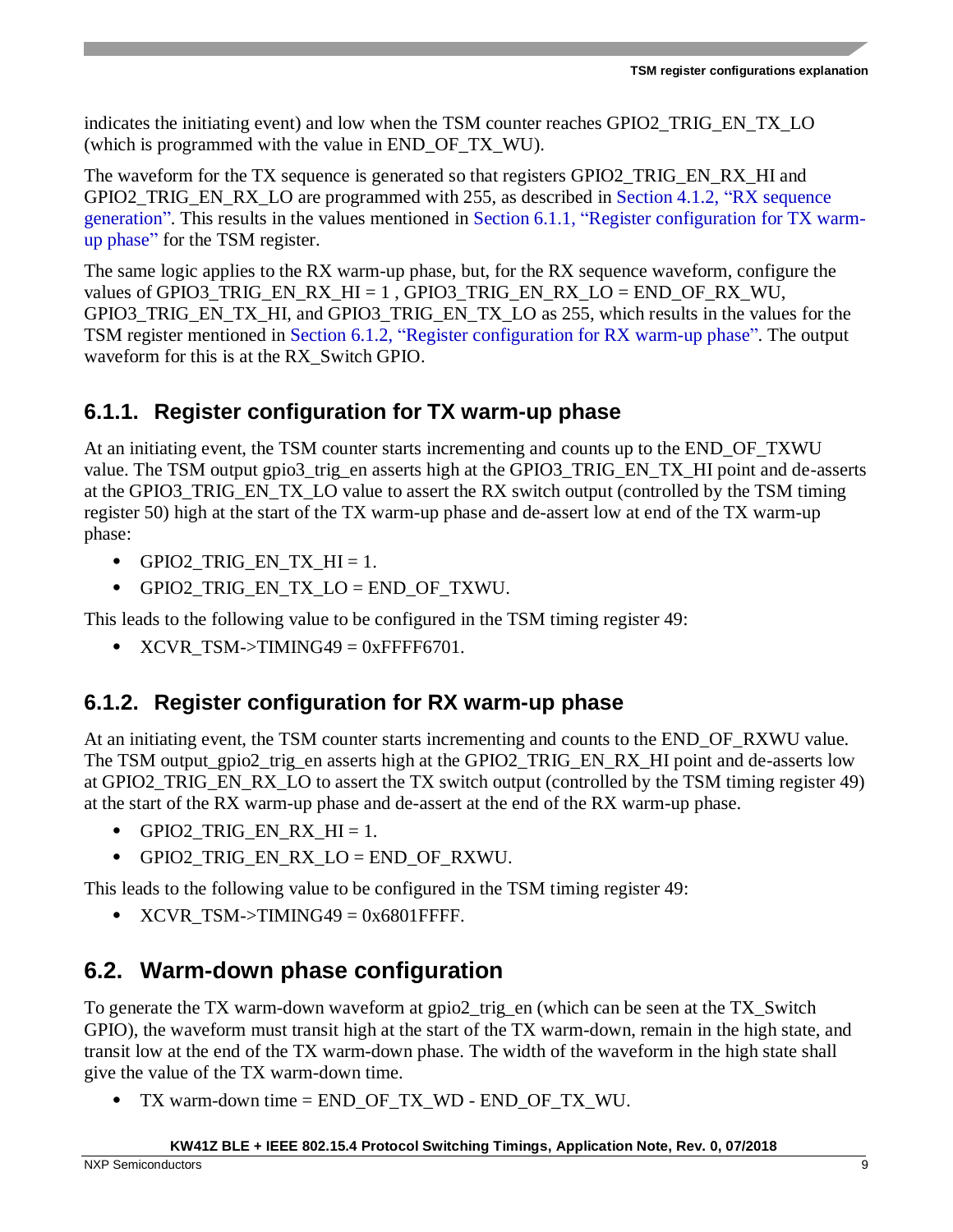Before the TX warm-down, the TSM is in the ON phase, so that the TSM counter holds its value at the END\_OF\_TX\_WU count. At the start of the warm-down phase, the TSM counter starts increasing its value from the last count (which is at END\_OF\_TX\_WU) and counts to END\_OF\_TX\_WD. As described in Section [4.1.1,](#page-3-0) ["TX sequence generation"](#page-3-0), program the GPIO2\_TRIG\_EN\_TX\_HI =  $END_OF_TX_WW + 1$  so that the waveform generated at TX\_Switch transits high when the TSM counter starts incrementing its value at the start of the TX warm-down and GPIO2\_TRIG\_EN\_TX\_LO  $=$  END OF TX WD to transit the TX Switch to low at END OF TX WD.

Generate the waveform for the TX sequence so that registers GPIO2\_TRIG\_EN\_RX\_HI and GPIO2\_TRIG\_EN\_RX\_LO are programmed with 255, as described in Section [4.1.2,](#page-3-1) "RX sequence [generation"](#page-3-1). This results in the values mentioned in Section [6.2.1,](#page-9-0) ["Register configuration for TX warm](#page-9-0)[down phase"](#page-9-0) for the TSM register.

The same logic applies to the RX warm-down phase, but, for the RX sequence waveform, configure the values of GPIO3 TRIG\_EN\_RX\_HI = END\_OF\_RX\_WU + 1, GPIO3\_TRIG\_EN\_RX\_LO = END\_OF\_RX\_WD, GPIO3\_TRIG\_EN\_TX\_HI, and GPIO3\_TRIG\_EN\_TX\_LO as 255, which results in the values mentioned in Section [6.2.2,](#page-9-1) ["Register configuration for RX warm-down phase"](#page-9-1) for the TSM register.

### <span id="page-9-0"></span>**6.2.1. Register configuration for TX warm-down phase**

The TSM counter is at the END\_OF\_TXWU value and the TSM starts counting again, when the output de-asserts and counts to the END\_OF\_TXWD value to assert the RX switch output (controlled by the TSM timing register 50) high at the start of the TX warm-down phase and de-assert the RX switch at the end of the TX warm-down phase.

- GPIO3 TRIG EN RX HI = END OF TXWU + 1.
- GPIO3\_TRIG\_EN\_RX\_LO = END OF TXWD.

This leads to the following value to be configured in the TSM timing register 50:

•  $XCVR_TSM \rightarrow TIMING50 = 0XFFFF6F68.$ 

### <span id="page-9-1"></span>**6.2.2. Register configuration for RX warm-down phase**

The TSM counter is at the END OF RXWU value, so the TSM starts counting again when the output de-asserts and counts to the END\_OF\_RXWD value to assert the RX switch output (controlled by the TSM Timing Register 50) high at the start of the RX\_WARMDOWN value and de-assert the RX switch at the end of the RX\_WARMDOWN value.

- GPIO3 TRIG EN RX  $HI = END$  OF RXWU + 1.
- GPIO3 TRIG EN RX LO = END OF RXWD.

This leads to the following value to be configured in the TSM timing register 50:

• XCVR TSM -> TIMING50 = 0x6A69FFFF.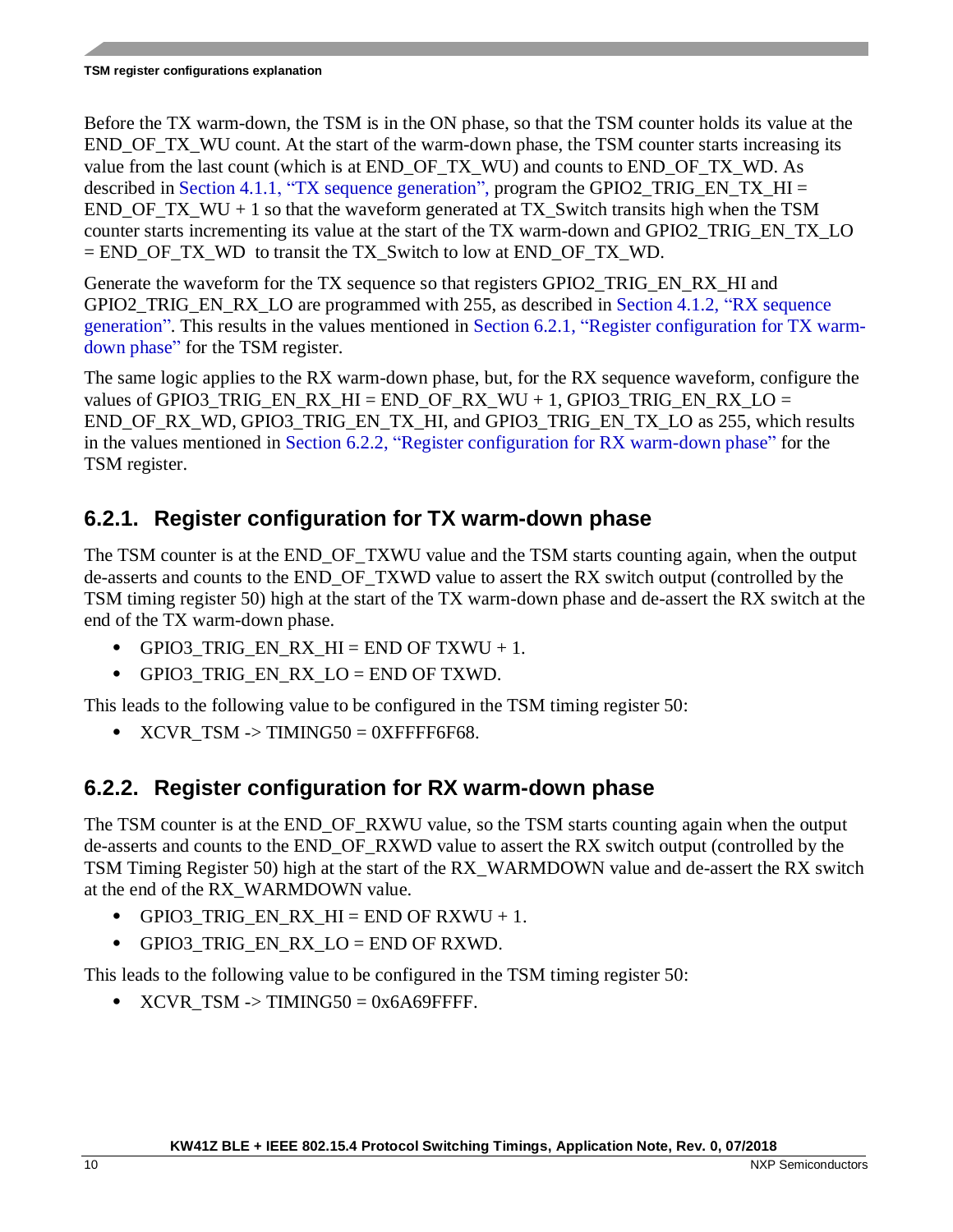## <span id="page-10-0"></span>**7.Protocol switching from IEEE 802.15.4 to BLE**

In the hybrid application, the hybrid device is in the IEEE 802.15.4 RX mode by default. When the radio intends to switch to BLE, the device first receives in BLE and then transmits the BLE service characteristics to the mobile device, so the total IEEE 802.15.4-to-BLE switching time equals the start of the RX warm-down phase in IEEE 802.15.4 to the end of the RX warm-up phase in BLE. To calculate these timings, generate the RX warm-down and RX warm-up waveforms at the TX\_SWITCH and RX\_SWITCH GPIOs, respectively.

See Section [6.2.2,](#page-9-1) ["Register configuration for RX warm-down phase"](#page-9-1) and Section [6.1.2,](#page-8-2) ["Register](#page-8-2)  [configuration for RX warm-up phase"](#page-8-2) for the values of the TSM registers.

### **7.1.1. Measurements**

The IEEE 802.15.4-to-BLE switching time is calculated as follows:

• IEEE 802.15.4-to-BLE switching time = IEEE 802.15.4 RX warm-down **+** IEEE 802.15.4 halt **+** XCVR switching **+** BLE start **+** BLE RX warm-up.

The test steps are:

- 1. Start the IEEE 802.15.4 network. By default, the IEEE 802.15.4 is in the RX mode, hence the radio is in the IEEE 802.15.4 RX ON phase.
- 2. Start the BLE advertising on the hybrid device to start switching between IEEE 802.15.4 and BLE.
- 3. Observe the waveforms on the oscilloscope.

RX warm-down time =  $END\_OF_RX_WD$  (104  $\mu$ s) –  $END_OF_RX_WW$  (106  $\mu$ s) = 2  $\mu$ s.



**Figure 4. RX warm-down**

**KW41Z BLE + IEEE 802.15.4 Protocol Switching Timings, Application Note, Rev. 0, 07/2018**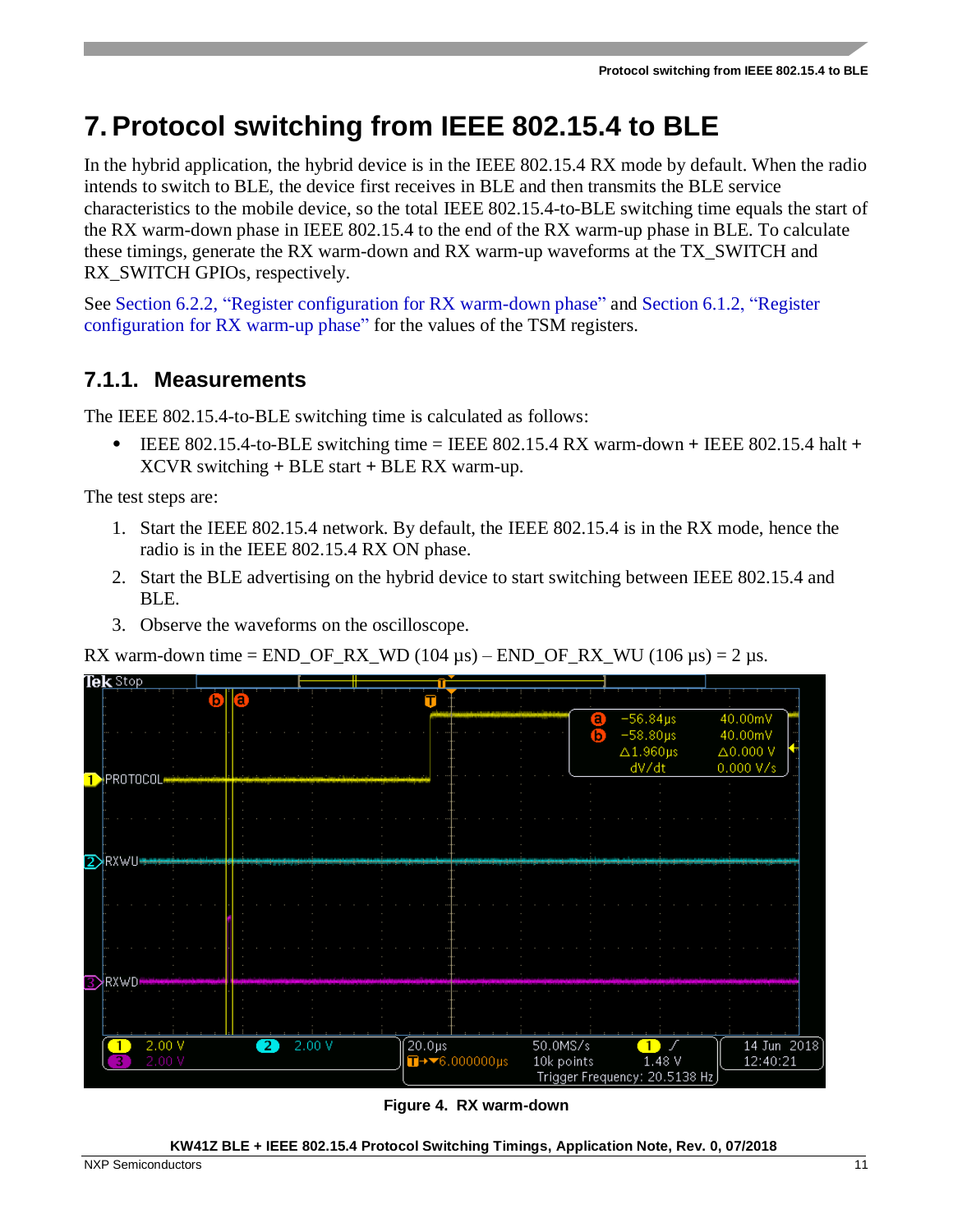



**Figure 5. 802.15.4 halt + XCVR switch**



**Figure 6. BLE start**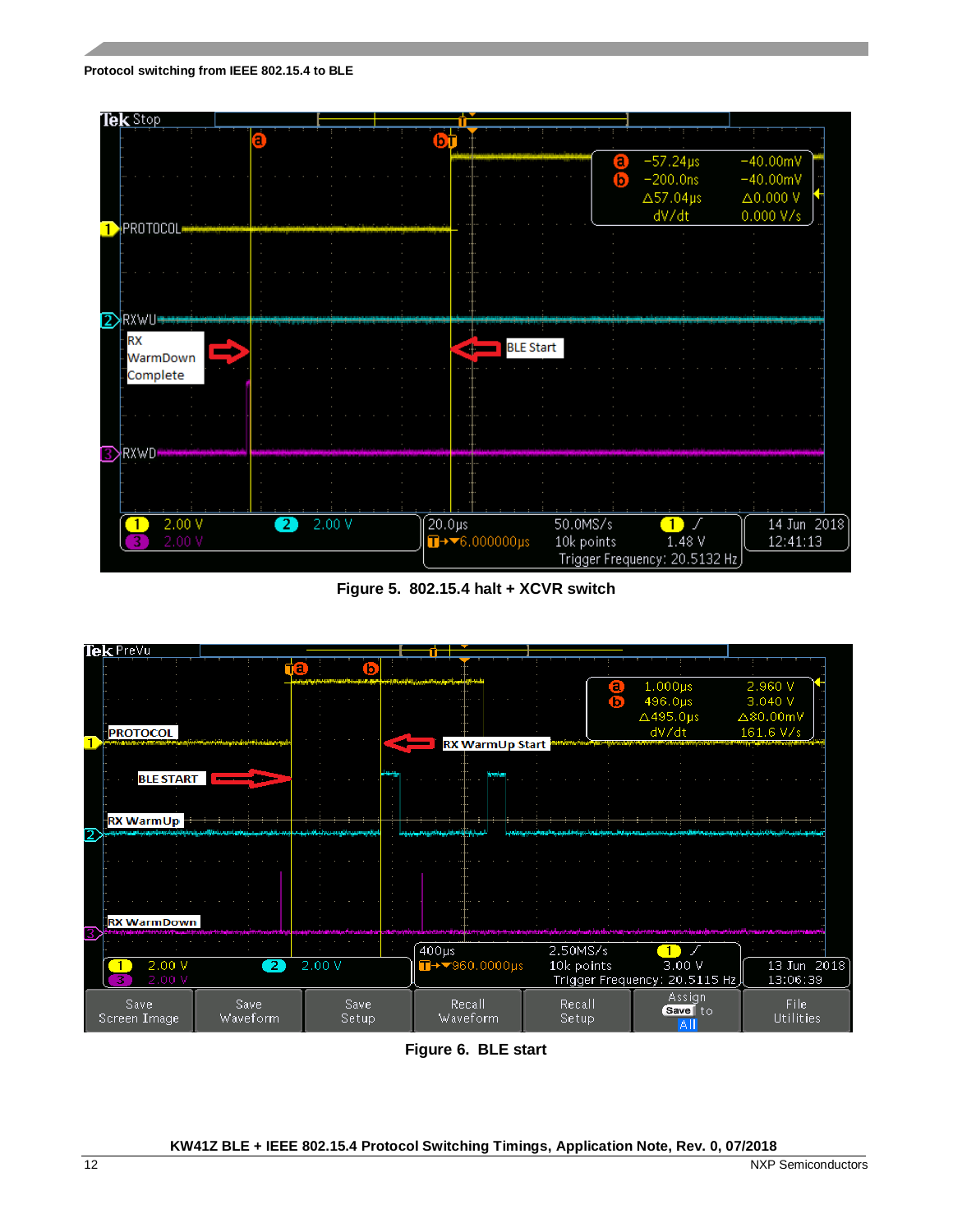

**Figure 7. RX warm-up phase**

## <span id="page-12-0"></span>**8. TX/RX switching in BLE mode**

When the radio switches from IEEE 802.15.4 to BLE, the BLE always starts in the RX mode and then switches to the TX mode to transmit the BLE service characteristics to the remote device. The TX/RX switching time in the BLE mode equals the addition of the BLE RX time, switching from RX to TX and BLE TX time.

### <span id="page-12-1"></span>**8.1. Calculating BLE RX time**

To calculate the RX time in the BLE mode, generate the RX warm-down and RX warm-up waveforms at the TX\_SWITCH and RX\_SWITCH GPIOs, respectively.

See Section [6.2.2,](#page-9-1) ["Register configuration for RX warm-down phase"](#page-9-1) and Section [6.1.2,](#page-8-2) ["Register](#page-8-2)  [configuration for RX warm-up phase"](#page-8-2) to configure the values of the TSM registers.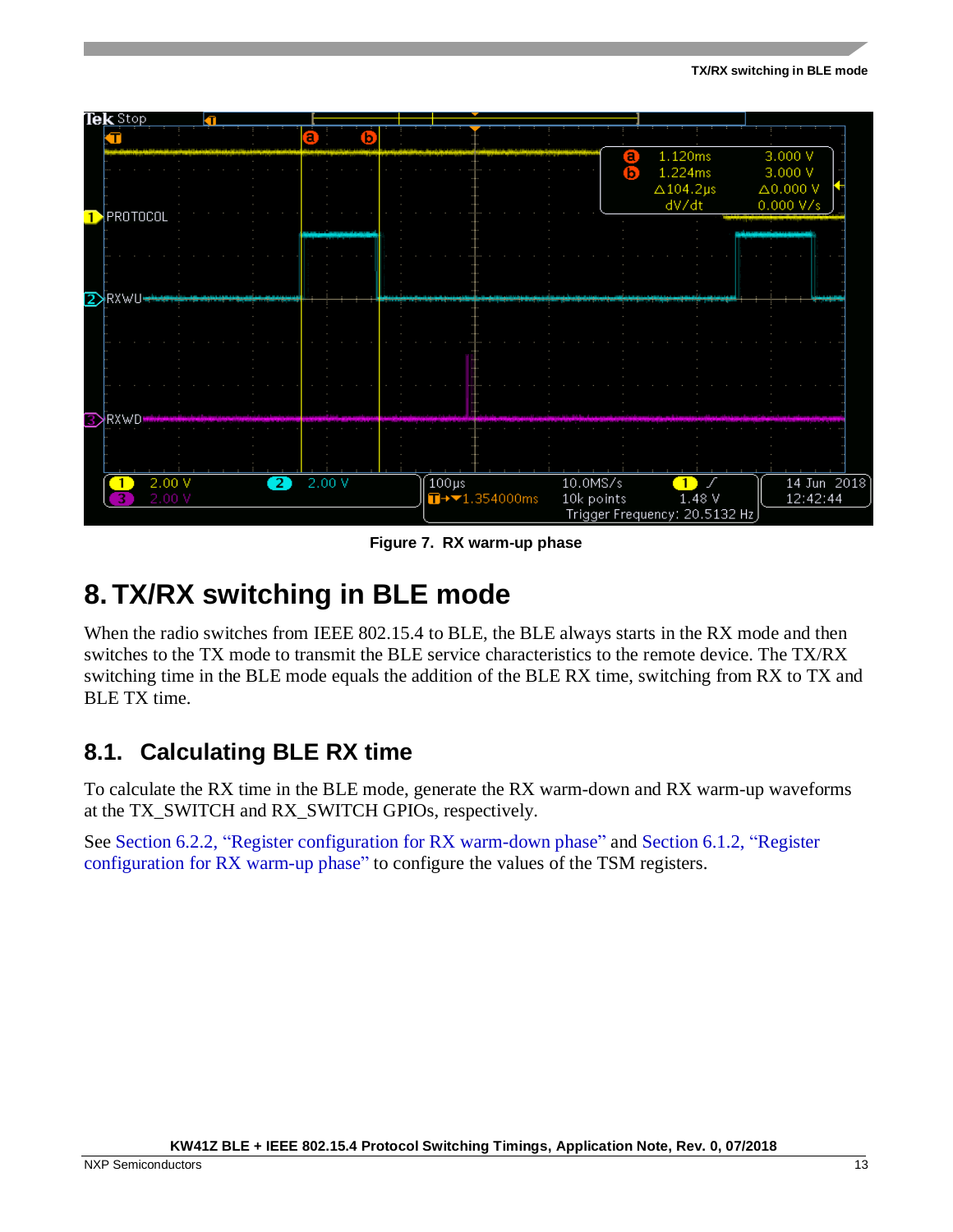#### **TX/RX switching in BLE mode**



**Figure 8. BLE RX**



**Figure 9. RX warm-down**

**KW41Z BLE + IEEE 802.15.4 Protocol Switching Timings, Application Note, Rev. 0, 07/2018**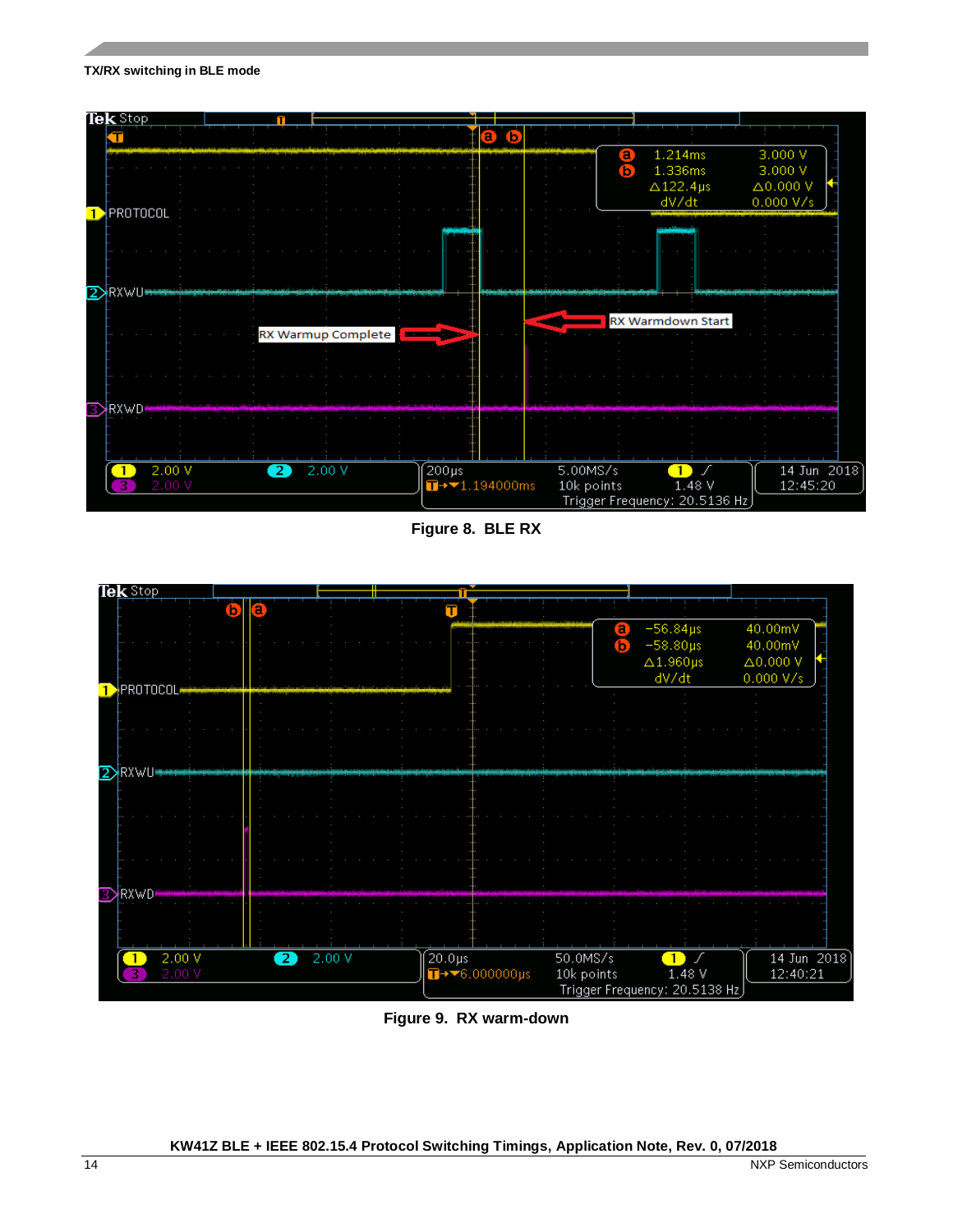## <span id="page-14-0"></span>**8.2. Calculating BLE RX to TX switching time**

At the switching phase from BLE to IEEE 802.15.4, the radio is in the TX mode and after switching to IEEE 802.15.4, it is in the RX mode. The total switching time from BLE to IEEE 802.15.4 equals the start of the RX warm-down in BLE to the end of the RX warm-up in IEEE 802.15.4. To calculate this timing, generate the RX warm-down and TX warm-up waveforms at the TX\_SWITCH and RX\_SWITCH GPIOs, respectively.

See Section [6.2.2,](#page-9-1) ["Register configuration for RX warm-down phase"](#page-9-1) and Section [6.1.1,](#page-8-1) ["Register](#page-8-1)  [configuration for TX warm-up phase"](#page-8-1) to configure the values of the TSM registers.



**Figure 10. BLE RX to TX switching time**

### <span id="page-14-1"></span>**8.3. Calculating BLE TX time**

To calculate this timing, generate the TX warm-down and TX warm-up waveforms at the TX\_SWITCH and RX\_SWITCH GPIOs, respectively.

See Section [6.2.1,](#page-9-0) ["Register configuration for TX warm-down phase"](#page-9-0) and Section [6.1.1,](#page-8-1) ["Register](#page-8-1)  [configuration for TX warm-up phase"](#page-8-1) to configure the values of the TSM registers.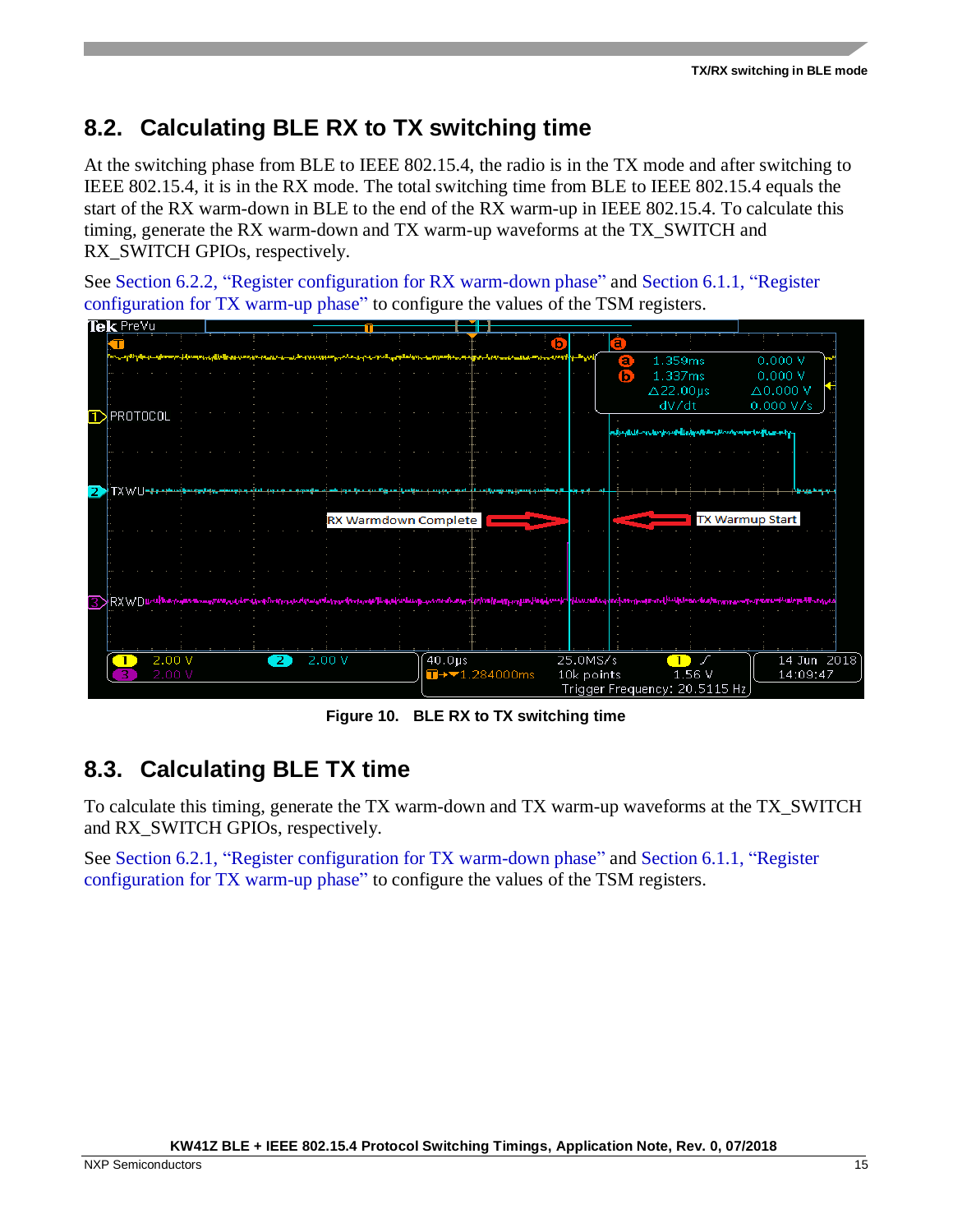#### **TX/RX switching in BLE mode**



**Figure 11. TX warm-up time**



**Figure 12. BLE TX time**

**KW41Z BLE + IEEE 802.15.4 Protocol Switching Timings, Application Note, Rev. 0, 07/2018**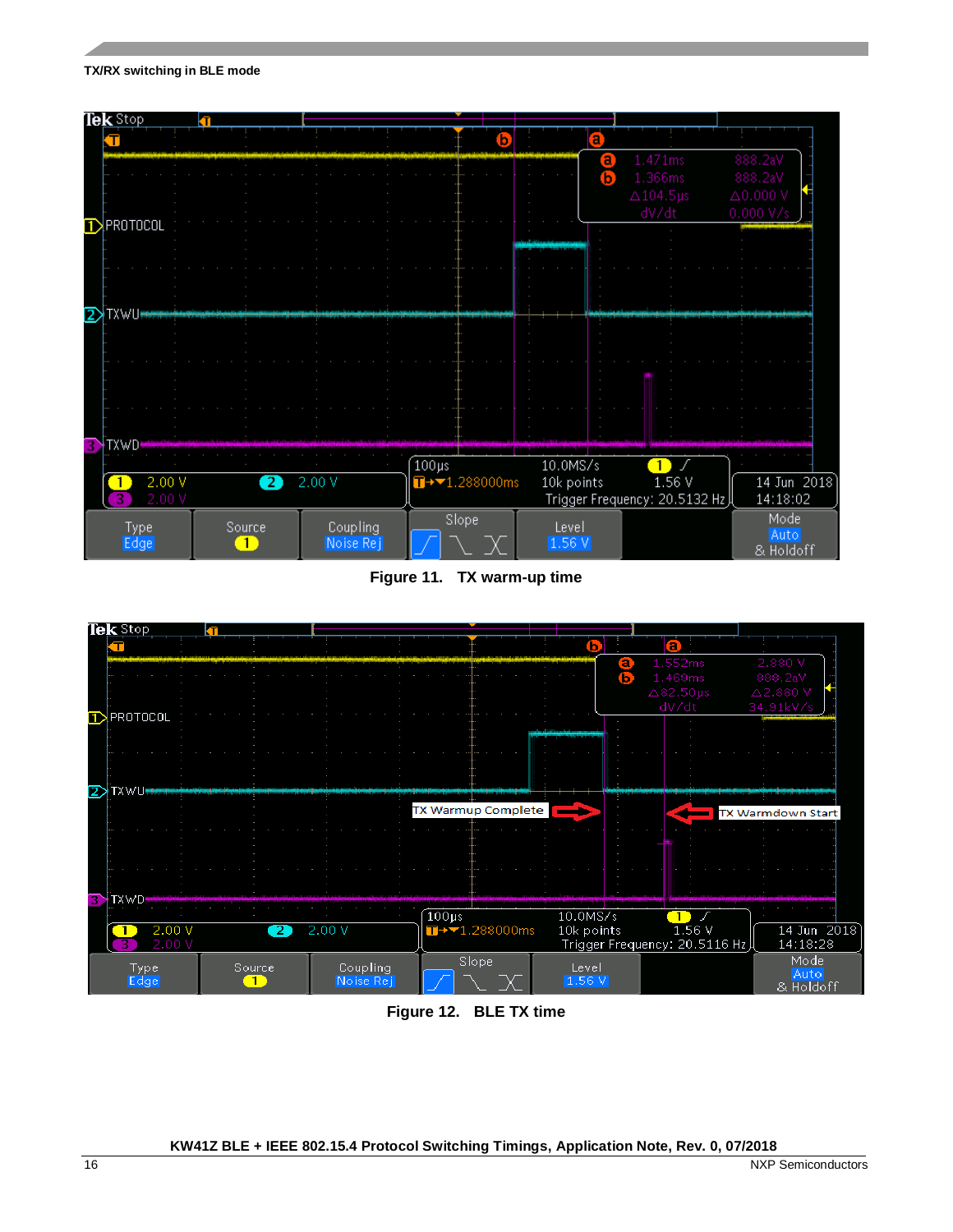## <span id="page-16-0"></span>**9.Protocol switching from BLE to IEEE 802.15.4**

When the radio switches from BLE to IEEE 802.15.4, the BLE is in the TX mode, because the hybrid device transmits the BLE service characteristics to the mobile device. After switching to IEEE 802.15.4, it is in the RX mode (by default, IEEE 802.15.4 is in the RX mode). The total BLE-to-IEEE 802.15.4 switching time equals the start of the TX warm-down state in BLE to the end of the RX warm-up state in IEEE 802.15.4. To calculate these timings, generate the RX warm-up and TX warm-down waveforms at the TX\_SWITCH and RX\_SWITCH GPIOs, respectively.

See Section [6.1.2,](#page-8-2) ["Register configuration for RX warm-up phase"](#page-8-2) and Section [6.2.1,](#page-9-0) ["Register](#page-9-0)  [configuration for TX warm-down phase"](#page-9-0) to configure the values of the TSM registers.

### <span id="page-16-1"></span>**9.1. Measurements**

The BLE-to-IEEE 802.15.4 switching time is calculated as follows:

BLE-to-IEEE 802.15.4 switching time = BLE TX warm-down + BLE halt +  $XCVR$  switching + IEEE 802.15.4 start  $+$  end of RX warm-up.

Here are the test steps:

- 1. Start the IEEE 802.15.4 network. By default, IEEE 802.15.4 is in the RX mode. Hence, the radio is in the IEEE 802.15.4 RX ON phase.
- 2. Start the BLE advertising. The application starts to switch between IEEE 802.15.4 and BLE.
- 3. Create a connection between the host and the client.
- 4. Observe the waveforms on the oscilloscope.

TX warm-down time = END\_OF\_TX\_WD (111 µs) – END\_OF\_TX\_WU (103 µs) = 8 µs.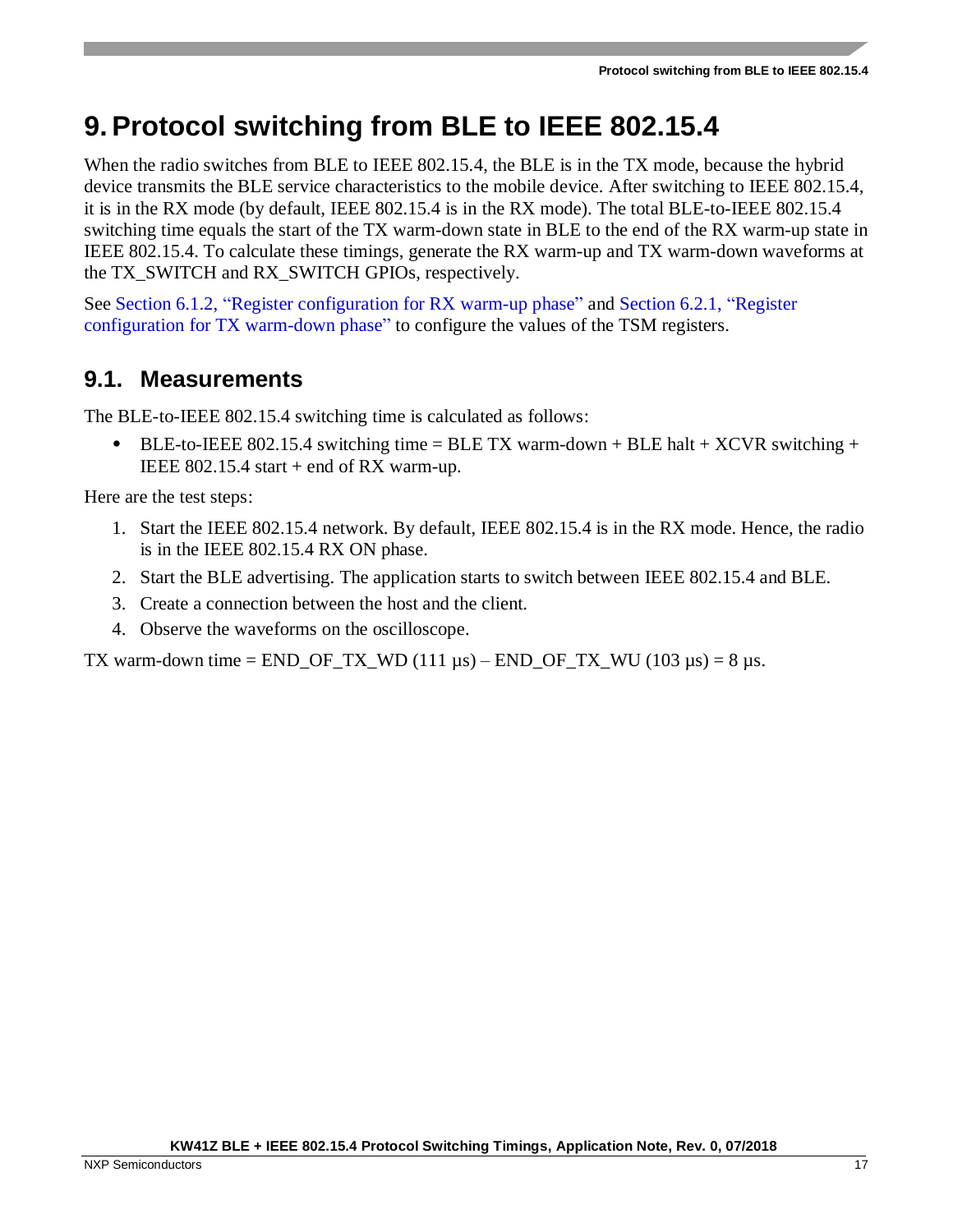#### **Protocol switching from BLE to IEEE 802.15.4**



**Figure 13. TX warm-down phase**



**Figure 14. BLE halt phase**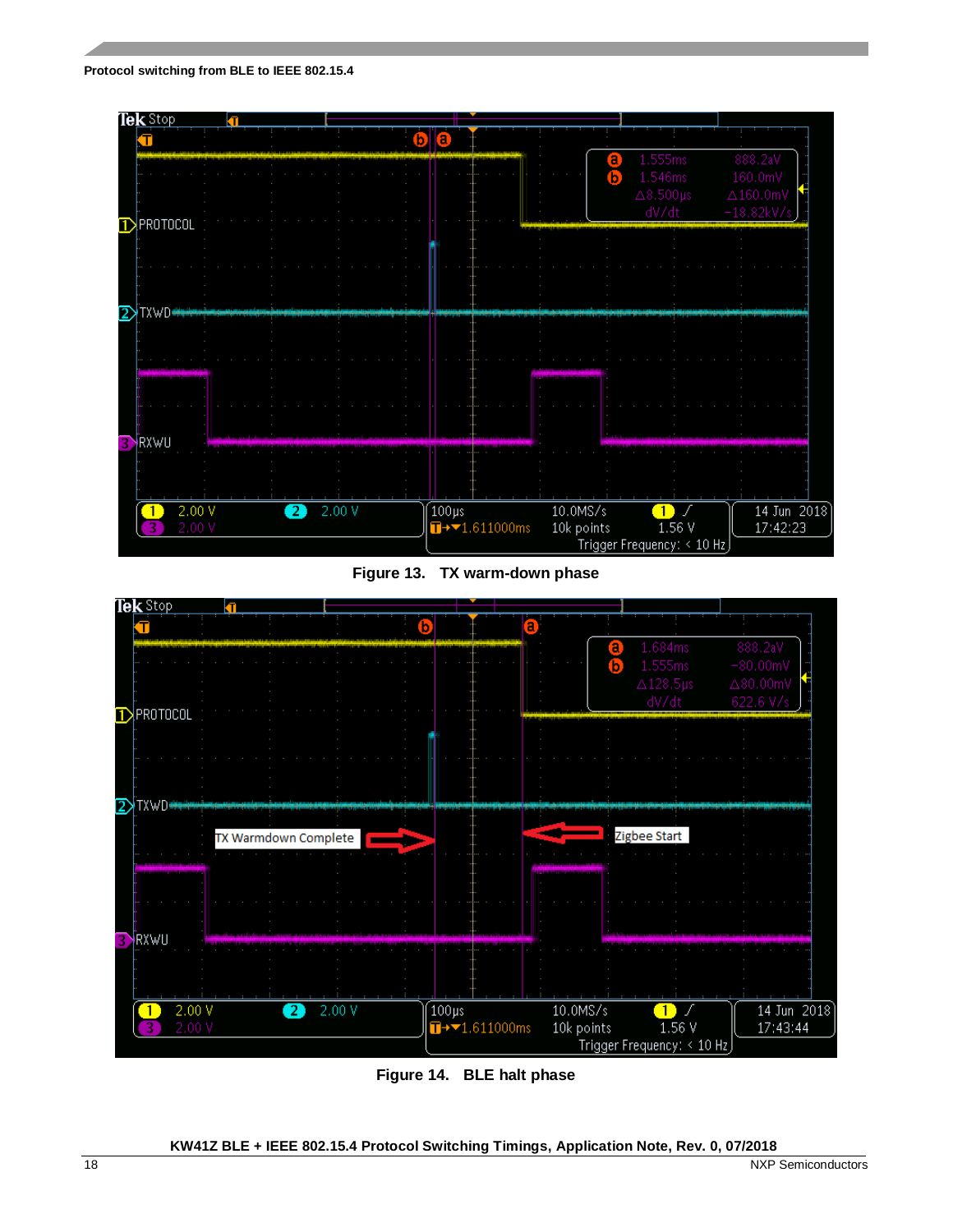

**Figure 15. XCVR switch + 802.15.4 start** 



**Figure 16. RX warm-up phase**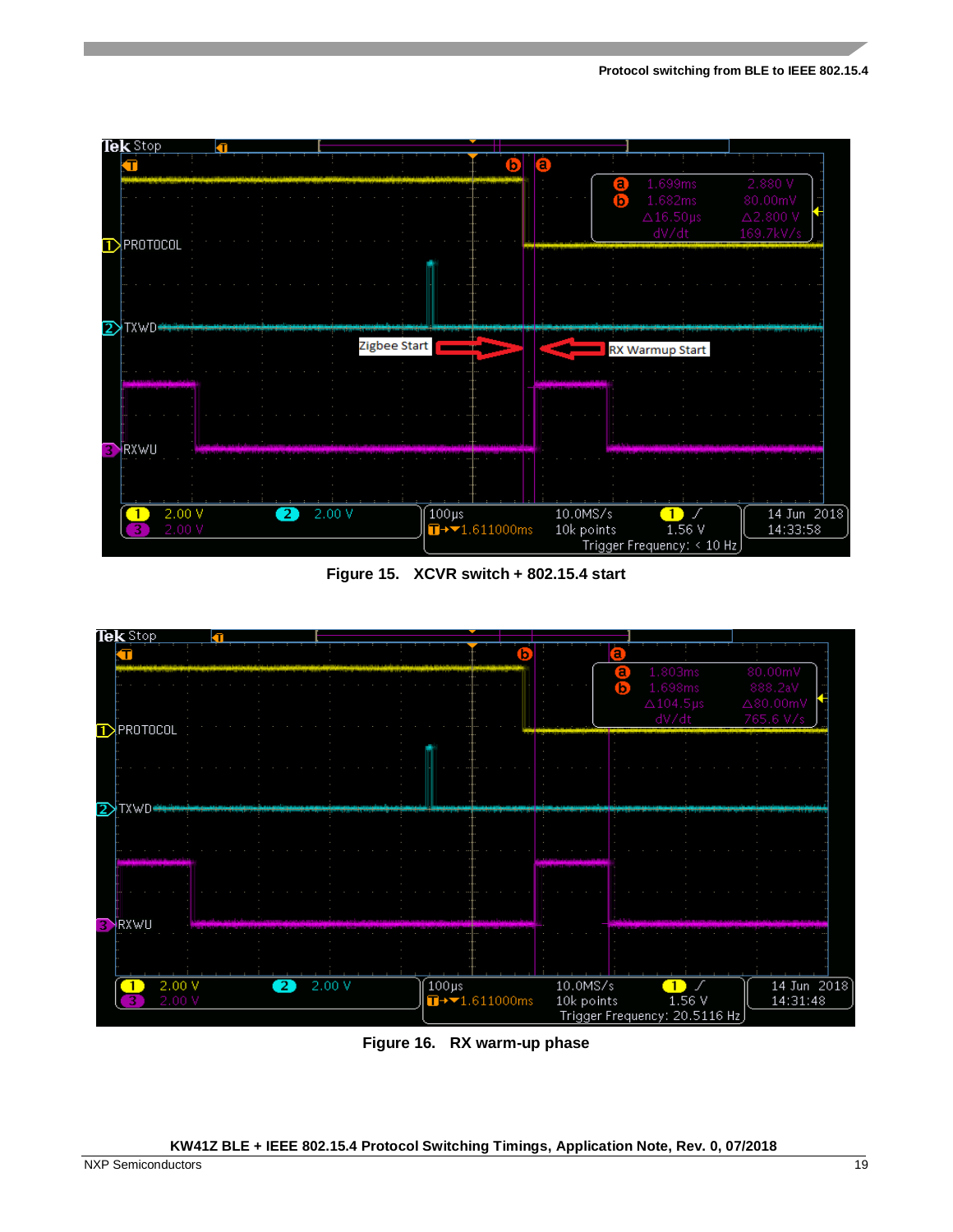## <span id="page-19-0"></span>**10. Conclusion**

The KW41Z MCU supports multi-protocol coexistence in a single chip. By default, the hybrid device is in the IEEE 802.15.4 mode. When you initiate BLE on the device, the KW41Z radio starts to switch between IEEE 802.15.4 and BLE. After that, BLE takes the priority over IEEE 802.15.4 to maintain the connection synchronization. The BLE TX and RX duration is not included in the summary diagram because it changes according to the payload. This document describes the procedure to measure the protocol switching time on a BLE/IEEE 802.15.4 hybrid device using different signals to monitor and measure each transition.